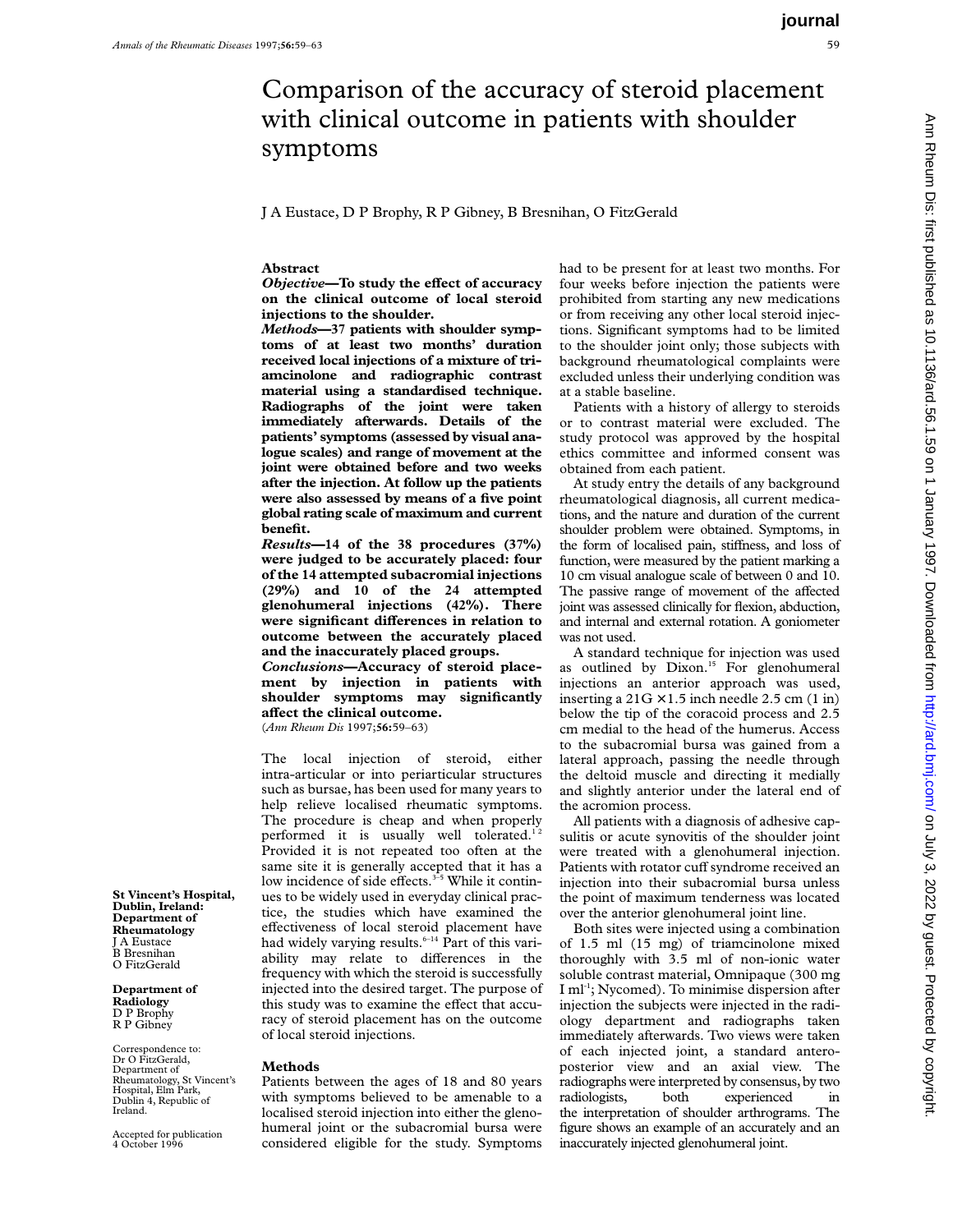Following injection patients were asked to rest the shoulder for the remainder of the day and to continue with their usual medications until the follow up assessment. They were prohibited from receiving physiotherapy during this time. No restrictions were placed on the patients' ability to work or to use their shoulders as tolerated.

The subjects were reviewed two weeks after their injection with an assessment similar to that at study entry. The same doctor performed the baseline and follow up assessments for each patient. Neither the doctor nor the patient was aware of the

radiographic findings. At follow up, patients were questioned about the presence and duration of any side effects they attributed to the injection. The patients' assessment of both the maximum and the current global effectiveness of the procedure was also recorded using a five point qualitative rating scale (-1 to 3), namely : -1, worse than at baseline; 0, no benefit; +1, small benefit;  $+2$ , moderate benefit, or  $+3$ , great benefit. Finally the patients were asked if they were willing to have the procedure repeated if necessary.

Having checked for normality, the mean and standard deviation were calculated at baseline,



*Sample antero-posterior and axial radiographs of an accurately injected (top) and inaccurately injected (bottom) glenohumeral joint, taken immediately after injection of steroid/contrast mixture.*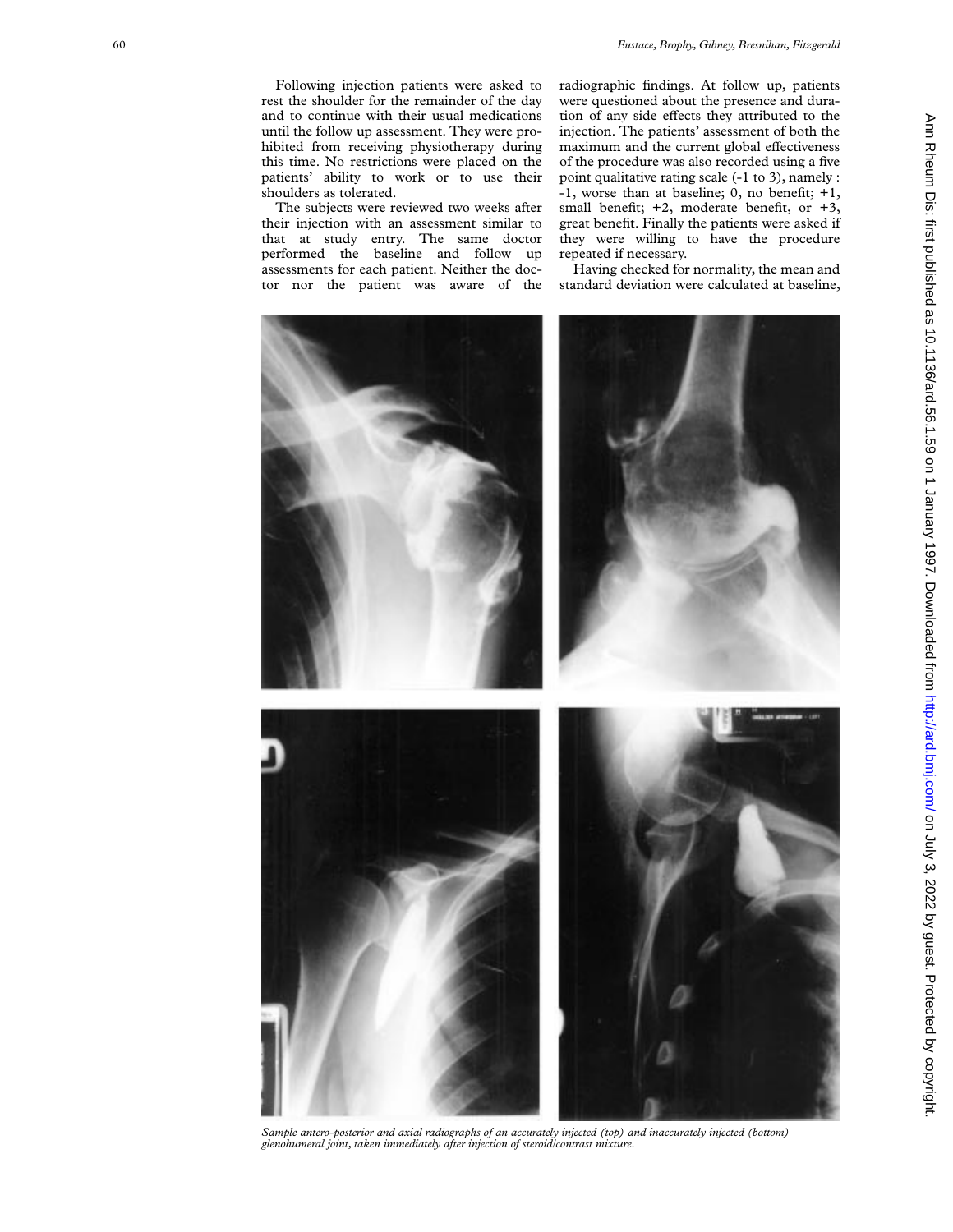*Table 1 Demographic details*

| Total number                  | 37          |
|-------------------------------|-------------|
| Male                          | (24%)<br>9  |
| Female                        | (76%)<br>28 |
| Age (years)                   |             |
| Mean                          | 58.6        |
| Range                         | $22 - 75$   |
| Duration of symptoms (months) |             |
| Mean                          | 8.9         |
| Range                         | $2 - 24$    |

for each of the seven measured variables: pain, stiffness, loss of function, flexion, abduction, and internal and external rotation. Ninety five per cent confidence intervals (CI) for the change in each variable from baseline were then calculated for the accurate and inaccurate subgroups, with significant differences being determined using a two tailed Student *t* test. The 95% CI for the difference in the change from baseline between the accurately and inaccurately injected groups, for each of the seven measured variables, was also calculated.

Comparison between the accurately and inaccurately injected groups for the two non-parametric five point rating scales (current and maximum benefit) was performed using a Mann-Whitney rank sum test.

### **Results**

Thirty seven patients were enrolled in the study; one patient received injections to both shoulders, resulting in a total of 38 study procedures. The demographic details of the study population are shown in table 1. The background rheumatological diagnosis included six patients with rheumatoid arthritis, 10 with generalised osteoarthritis, and one with ankylosing spondylitis. Twenty one patients had no underlying rheumatological diagnosis. Post-study analysis showed that there was no statistical difference in the underlying rheumatological diagnoses between the accurate and inaccurate subgroups (data not shown).

The pre-injection diagnoses of the affected shoulders and the type of injection used is

*Table 2 Number of accurately (A) and inaccurately (I) injected joints according to the underlying shoulder diagnosis and injection type*

|                                                | Glenohumeral |         | Subacromial |         | <b>Total</b> |         |
|------------------------------------------------|--------------|---------|-------------|---------|--------------|---------|
|                                                |              |         |             |         |              |         |
| Rotator cuff tendinitis<br>Adhesive capsulitis | -3           | O       |             | 10<br>O |              | 10      |
| Acute synovitis<br>Total $(\% )$               | 10(42)       | 14 (58) | 4(29)       | 10(71)  | 14 (37)      | 24 (63) |

*Table 3 Mean (SD) baseline values and mean (95% confidence interval) values for the improvement after injection in the accurately and inaccurately injected subgroups*

| <b>Baseline</b> |             | Change from baseline |                                |                               |
|-----------------|-------------|----------------------|--------------------------------|-------------------------------|
|                 | Accurate    | <i>Inaccurate</i>    | Accurate                       | <i>Inaccurate</i>             |
| P               | 6.5(1.2)    | 6.8(1.5)             | 3.3 $(2.1 \text{ to } 4.5)$    | $1.7(0.7 \text{ to } 2.7)$    |
| S               | 5.6(2.1)    | 5.3(2.5)             | 2.9 $(1.9 \text{ to } 3.9)$    | $0.9$ (0.1 to 1.7)            |
| LOF             | 6.1(2.1)    | 5.6(2.4)             | $(1.9 \text{ to } 3.7)$<br>2.8 | $0.4$ (-0.6 to 1.4)           |
| <b>FLX</b>      | (42)<br>129 | (50)<br>120          | $(10 \text{ to } 30)$<br>20    | $(2 \text{ to } 14)$<br>8     |
| ABD             | (56)<br>126 | (44)<br>119          | $(7 \text{ to } 27)$<br>17     | $(-4.4 \text{ to } 8.4)$<br>2 |
| IR              | (18)<br>59  | (18)<br>62           | $0.78$ (1.3 to 12.7)           | $(-3.2 \text{ to } 7.2)$<br>2 |
| ER              | (19)<br>56  | (27)<br>52           | $(5.2 \text{ to } 16.8)$       | $(-1.8 \text{ to } 7.8)$<br>3 |

 $\overline{P}$ , power; S, stiffness; LOF, loss of function; FLX, flexion; ABD, abduction; IR, internal rotation; ER, external rotation.

*Table 4* 95% Confidence intervals for the difference in *change from baseline between the accurately and inaccurately injected subgroups*

| Power             | $-0.04$ to 3.24             |
|-------------------|-----------------------------|
| Stiffness         | $0.67$ to 3.30*             |
| Loss of function  | $0.98$ to 3.82 <sup>*</sup> |
| Flexion           | $0.32$ to 33.68*            |
| Abduction         | 3.03 to $26.97*$            |
| Internal rotation | $-3.21$ to 13.21            |
| External rotation | $-22.38$ to 38.38           |
| $*$ P < 0.05.     |                             |

shown in table 2. Three of the 17 patients with rotator cuff syndrome were injected using an anterior approach, as the area of maximum tenderness was situated over the anterior joint line. Fourteen of the 38 procedures were judged to be accurately placed, giving an overall success rate of approximately 37%: four of the 14 attempted subacromial injections were accurately injected (29%), as were 10 of the 24 attempted glenohumeral injections (42%).

The mean and standard deviation values at baseline, as well as the mean and 95% CI for the change from baseline, for both the accurate and inaccurate subgroups are shown on table 3. There was no significant difference between the two subgroups at baseline. Table 4 shows the comparison of 95% CI values for the difference in the change from baseline between the accurately and inaccurately injected subgroups. Significant differences between the two subgroups were present, with regard to stiffness, loss of function, and for the change in flexion and abduction.

Similarly the perceived maximum benefit was significantly better in the accurately injected subgroup (table 5). Four of the 14 accurately injected patients (28.6%) reported that they had found the procedure to be of "great benefit", while only one of the 24 patients in whom the injection was inaccurate (7%) reported this level of maximum benefit. At the time of follow up, the current benefit approached, though did not reach, significance, with a P value of 0.07.

Ten patients reported some degree of discomfort which they attributed to the injection. In only three cases did this persist beyond the day of the injection. All such symptoms had resolved by the time of follow up and none required the patient to seek medical attention. Only three of the 37 patients expressed reluctance at follow up to have the procedure repeated if required.

### **Discussion**

Although they have been in general clinical use for over 40 years, the role of steroid injections in the management of localised shoulder complaints remains uncertain. Clinical experience

*Table 5 Comparison of the median (range) for the perceived maximum benefit after injection (−1 to +3) and the current level of benefit (−1 to +3) between the accurately and inaccurately injected subgroups*

|                    | Accurate  | <i>Inaccurate</i> | P value |
|--------------------|-----------|-------------------|---------|
| Maximum<br>benefit | 2(1 to 3) | 1(0 to 3)         | 0.034   |
| Current<br>henefit | 2(0 to 3) | 1(0 to 3)         | 0.07    |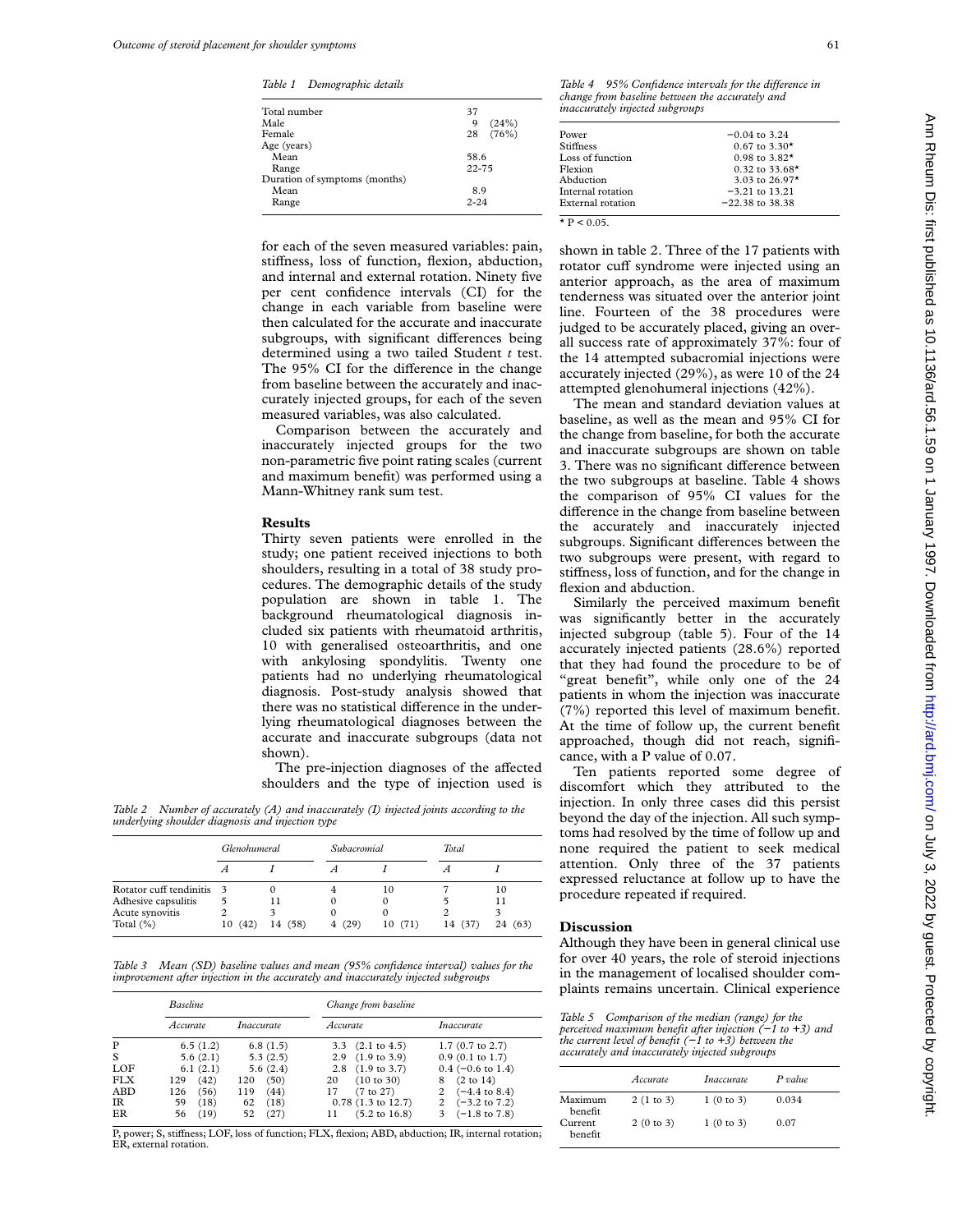suggests that, while some patients respond dramatically to local steroid placement, others respond at best poorly and some not at all. Controlled trials of the efficacy of steroid placement have been relatively few and have provided conflicting results. Most have had different methodologies, thus making comparison between studies difficult, while many have had relatively small numbers in the individual treatment groups, thus limiting their statistical power.

Several prospective studies comparing steroid placement with other interventions including the local injection of lignocaine, used in many studies as a relative placebo intervention—failed to demonstrate any lasting benefit for the steroid injected group.<sup>6-11</sup> Other studies, however, have found significant improvements in the steroid injected patients compared to controls.<sup>12-14</sup>

None of these studies attempted to assess the accuracy with which the steroids were injected. It is therefore possible that the differences in outcome may have resulted as much from variability in the accuracy of steroid placement as from the efficacy of the steroid treatment itself.

In a study by Weiss and  $Ting$ ,<sup>16</sup> the accuracy of placement was ensured by injecting the shoulder at the time of arthrography, using the actual cannula through which the contrast material had been introduced into the joint. Of the 18 patients with adhesive capsulitis treated in this fashion 16 (88.8%) had a successful outcome.

Of the various joints commonly injected, the glenohumeral joint is one of the more difficult, especially when it has undergone significant arthritic deformity. This difficulty in entering an arthritic glenohumeral joint is well appreciated by radiologists experienced in performing shoulder arthrography.17 In his study on local steroid placement Richardson commented that success in the accurate injection of the glenohumeral joint was achieved only "inconstantly".<sup>13</sup> Weiss and Ting failed to enter the glenohumeral joint successfully in eight of 66 attempted arthrograms despite having the benefit of fluoroscopic guidance.<sup>16</sup> In a study of 108 attempted intra-articular injections at various sites, Jones *et al* found only 56 which were definitely intra-articular.<sup>18</sup> Of the 20 attempted glenohumeral injections in Jones's study only two were judged to be definitely accurate.

The patients in our study represent the spectrum of patients attending a busy rheumatology outpatient clinic, as well as the range of shoulder syndromes which are treated with localised steroid injections. Essential to the accuracy with which the position of the injection could be judged was that the injections were performed in the radiology suite itself, the patient being radiographed immediately afterwards in two standardised planes. Thus we avoided the difficulty experienced in Jones's study where the position of 21 of the 108 injections could not be judged as no contrast material was visible. $1$ <sup>1</sup>

The overall success rate for glenohumeral injection in our study, using a standardised anterior approach, was only 42%. Whether a posterior approach might result in greater accuracy and superior results remains unestablished.

As the patients' symptoms were present for a minimum of two months and a mean duration of eight months it seems reasonable to attribute the changes seen at follow up to the steroid injection rather that to the natural history of the shoulder complaint. While both the accurately placed and the inaccurately placed groups improved with the injection, the improvements were significantly better for the former. Though periarticular placement may allow sufficient steroid to diffuse into an adjacent joint and so achieve a partial response, a far greater concentration of drug and much less dispersal away from the desired target would be expected if the injected material is successfully placed within the confines of either the intra-articular space or a bursa.

As expected, the procedures were in general well tolerated. At the follow up assessment no patient had persistent symptoms attributed to the injection itself and the vast majority of patients were happy to have the procedure repeated if necessary.

In summary, we report the first prospective study examining the effect of the accuracy of steroid placement on the clinical outcome in patients with shoulder symptoms. Our results show that while local steroid injections are in general well tolerated, they are frequently inaccurate. In many cases the steroids are not injected into the desired target. It is not surprising, given the difficulty that may be experienced in entering an arthritic shoulder joint even with the benefit of fluoroscopy, that there should be a high failure rate in attempting blind joint entry. However, the fact that in both our study and that of Jones *et al* <sup>18</sup> over half the attempted shoulder injections were inaccurately placed is nonetheless disappointing. It perhaps calls into question the methods which we use to teach these techniques and the manner in which we employ them in our everyday clinical practice. Furthermore, in patients who fail to respond optimally to blind shoulder injections, consideration should be given to the use of some form of imaging in an attempt to improve the accuracy of steroid placement and the results that may be achieved with this cheap and potentially effective treatment.

- 1 Dacre J, Beeney N, Scott D. Injections and physiotherapy for the painful stiff shoulder. Ann Rheum Dis 1989;<br>48:322-5.
- 2 Jacobs I, Barton M, Wallace W, Ferrousis J, Dunn N, Bossingham D. Intra-articular distension and steroids management of capsulitis of the shoulder. BMJ 1991; 302:1498–501.
- 3 Sparling M, Malleson P, Wood B, Petty R. Radiographic follow up of joints injected with triamcinolone hexacetonide for the management of childhood arthritis. Arthritis Rheum 1990;33:821–6.
- 4 Von Essen R, Savolainen H. Bacterial infection following intraarticular injection. Scand J Rheumatol 1989;18:7–12.
- 5 Hollander J. Arthrocentesis and intrasynovial therapy. In: McCarty D, ed. Arthritis and allied conditions, 9th ed. Philadelphia: Lea & Febiger, 1979:402–14.